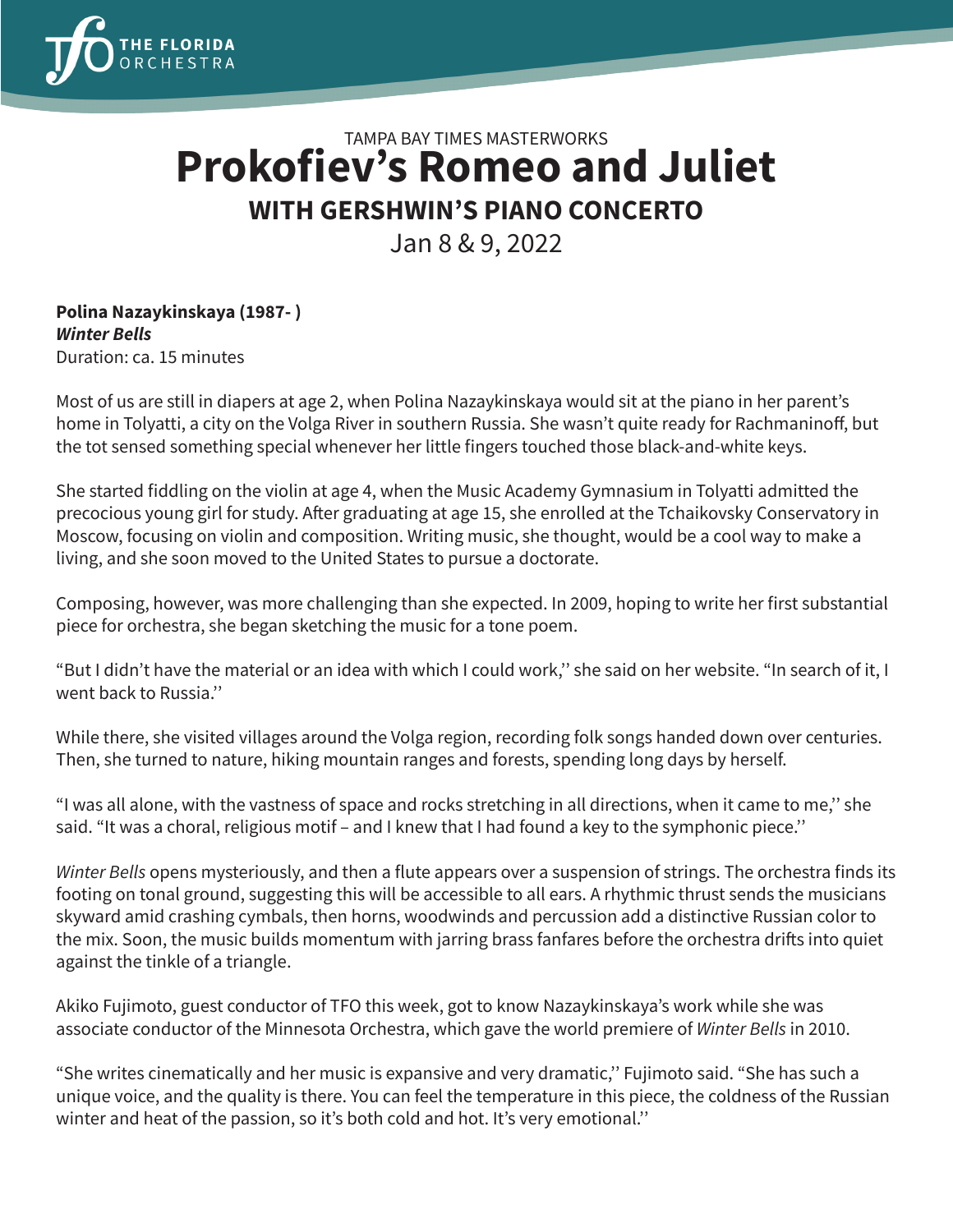

## **George Gershwin (1898-1937)** *Concerto in F* Duration: ca. 31 minutes

For all its swagger, the *Concerto in F* plays a dark note in the life of its composer, George Gershwin.

On Feb. 11, 1937, while appearing as soloist with the Los Angeles Philharmonic, Gershwin went blank. He had been playing his *Concerto* effortlessly for a decade, but the notes suddenly left him. He stumbled, although the orchestra continued, but he regained his composure and finished.

It would be Gershwin's last public performance.

Gershwin – famous for *Rhapsody in Blue, Porgy and Bess, American in Paris* and dozens of Broadway musicals – suffered a partial seizure, and his condition quickly worsened. Doctors discovered a brain tumor and conducted a risky surgery. Exactly five months to the day of his Los Angeles appearance, he was dead.

Such a downward spiral stands in contrast to Gershwin's brilliantly vertical career and music that not only embraced the infectious gaiety of his time, but bridged the gap between the popular and serious worlds of music.

His first hit, *Swanee,* made him an overnight sensation – and wealthy – at age 21. From that point, he composed as if possessed. His deep reservoir of melody helped give rise to the golden age of song in the 1920s, and his skill as a composer for theater landed him a lucrative contracts in New York and London, resulting in such musicals as *Strike up the Band, Girl Crazy a*nd the Pulitzer Prize-winning *Of Thee I Sing.*

"There can be no doubt that Gershwin was an extraordinarily fertile songwriter,'' noted the American critic Tim Page. "He made ripe, luscious melodies as an apple tree makes apples; melodies that sound equally at home in a jazz club and a concert hall, melodies characterized by driving energy, near-magical immediacy and a seemingly inevitable vector."

While *Rhapsody* is an audience favorite, the *Concerto in F* is a more cohesively structured work for orchestra and soloist. In fact, Gershwin composed it to prove he could move beyond the bluesy impressions of *Rhapsody* with a substantial piece of "absolute'' music unrelated to any program. For this reason, he changed it from the *New York Concerto* to a piece named only by its key.

Composed in 1925, the work unfolds in a traditional three-movement scheme, each fueled by abundant melody. Four bold strokes by the kettledrum announce its arrival, and the orchestra responds with a jazzy, Charleston rhythm. The piano enters with two hesitant notes, then whispers a quiet fragment of a theme and expands it into the section's defining tune.

For the bluesy middle movement, Gershwin strived for what he called a "poetic, nocturnal tone,'' with a witty dialog between soloist and strings. The section closes with biting rhythms and themes recycled from the opening movement. The finale is all playful agitation – note the Bach-like toccata on the piano – and concludes with what the composer described as "an orgy of rhythms, starting violently and keeping pace throughout.''